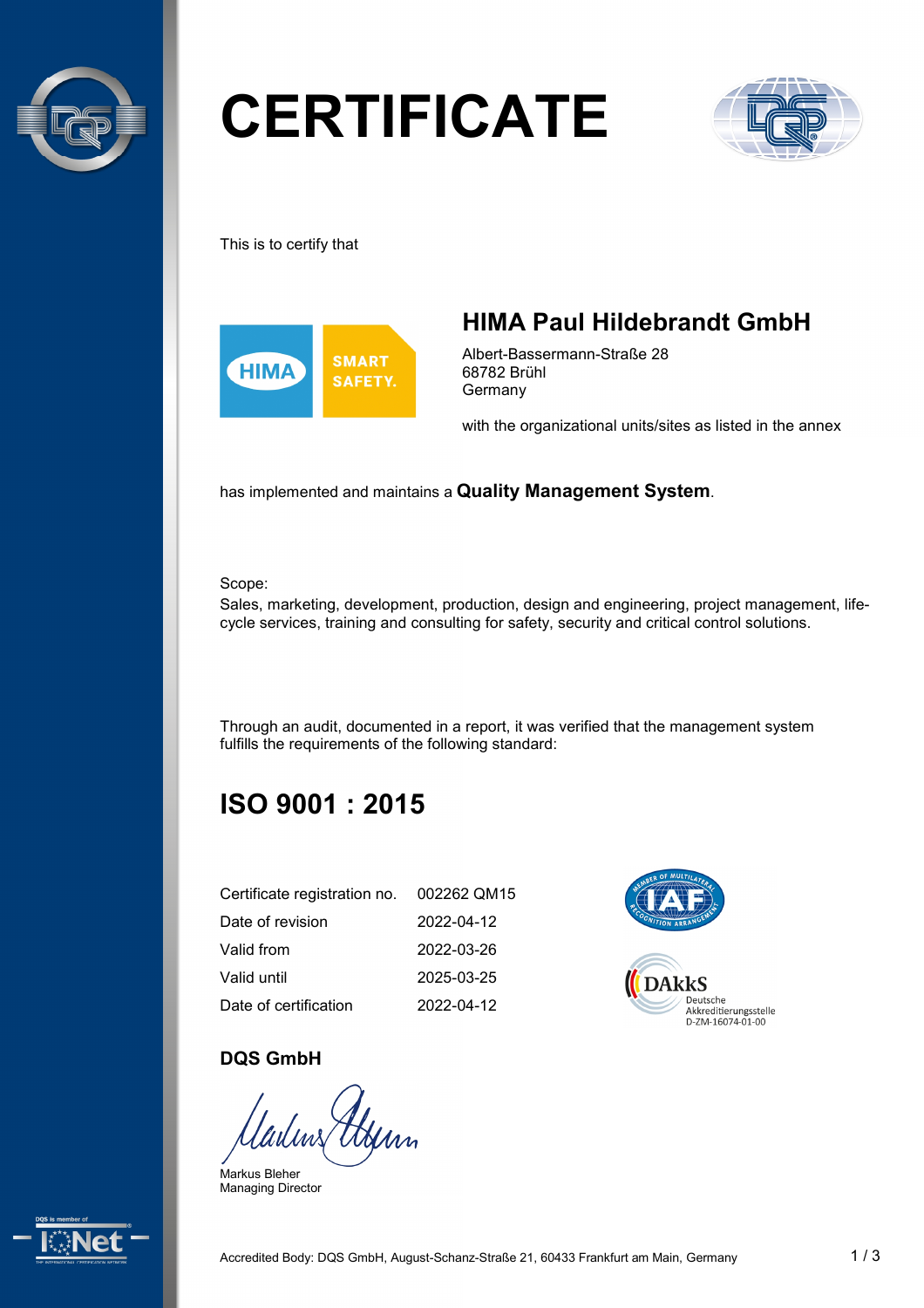

#### **Annex to certificate Registration No. 002262 QM15**

#### **HIMA Paul Hildebrandt GmbH**

Albert-Bassermann-Straße 28 68782 Brühl Germany

**Location Scope**

**294051 HIMA S.E.A. SDN. BHD. Lot No. C 310 – C 312, Block C Kelana Square No. 17, Jalan SS7/26 Kelana Jaya, 47301 Petaling Jaya, Selangor Darul Ehsan, Malaysia**

**294055 HIMA FRANCE S.A.R.L Parc de la Haute Maison 1 Allée Lorentz 77420 Champs sur Marne France**

**294057 HIMA Benelux B.V. Mijkenbroek 18 4824 AB Breda Netherlands**

Sales, design and engineering, project management, life-cycle services and training for safety, security and critical control solutions.

Sales; marketing; design and engineering; project management; life- cycle services and training for safety; security and critical control

solutions

Sales, design and engineering, project management, life-cycle services and training for safety, security and critical control solutions.

**384430 HIMA ITALIA S.r.l. Via Trieste, 26/28 20871 Vimercate (MB) Italy**

Sales; design and engineering; project management; life- cycle services and training for safety; security and criticalcontrol solutions

**537217 HIMA Asia Pacific Pte Ltd 438B Alexandra Road Alexandra Technopark Block B 01-05/06 Singapore 119968 Singapore**

Sales; marketing; life-cycle services; training and consulting for safety; security and critical control solutions.



This annex (edition: 2022-04-12) is only valid in connection with the above-mentioned certificate. 2/3